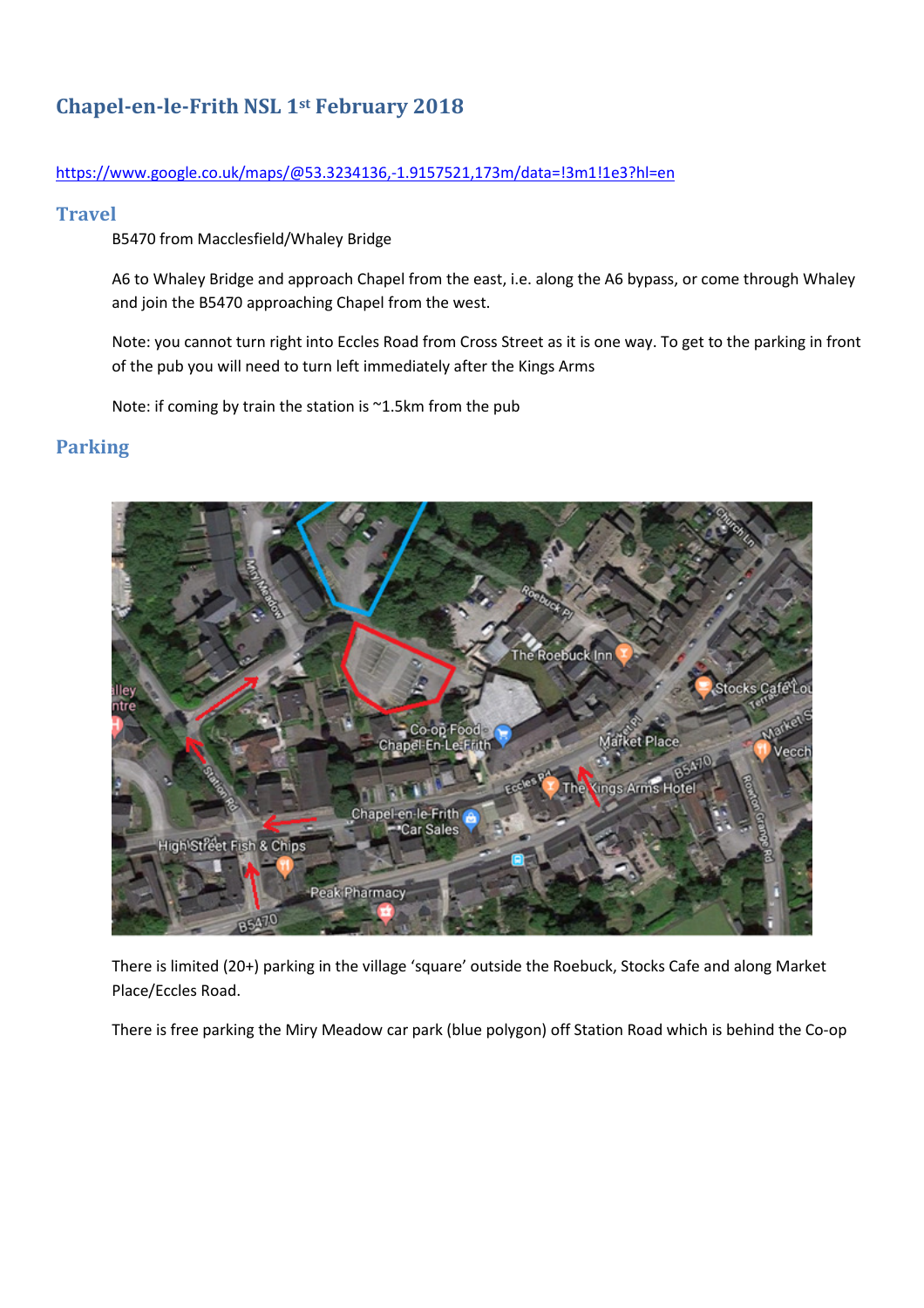

There is parking in the Co-op car park (red polygon) for Co-op customers (CHECK RESTRICTIONS ON THIS!)



There is parking at Morrisons further down Market Street for Morrisons customers (CHECK RESTRICTIONS ON THIS!)